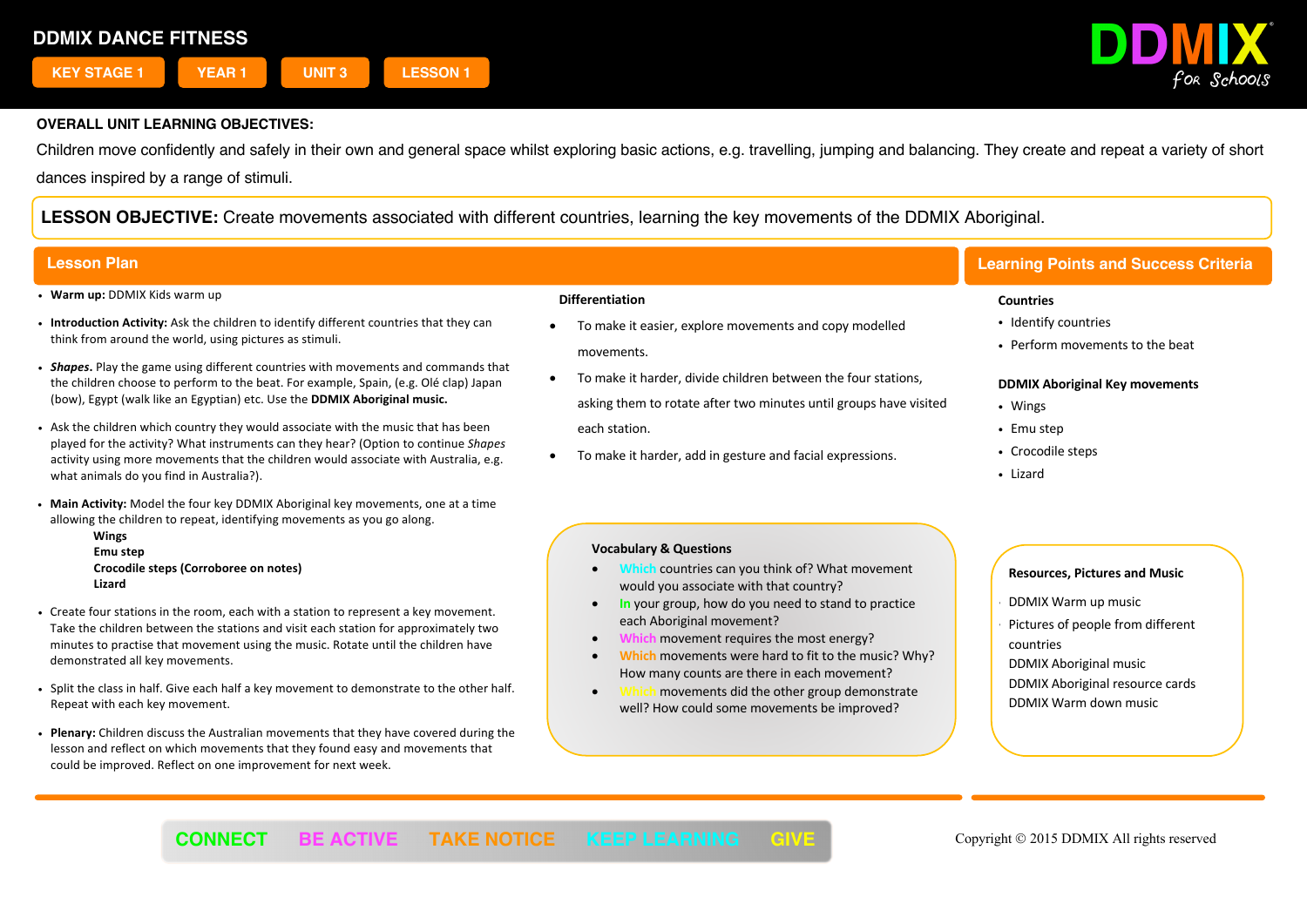

Children move confidently and safely in their own and general space whilst exploring basic actions, e.g. travelling, jumping and balancing. They create and repeat a variety of short dances inspired by a range of stimuli.

**LESSON OBJECTIVE:** Link the DDMIX Aboriginal key movements to form a dance. Perform with a group using changes of group formation.

- ! **Warm up:** DDMIX Kids warm up
- ! **Introduction Activity:** *Shapes***.** Play the game using the country associated movements that the children chose in the previous lesson.
- ! Recap DDMIX Aboriginal key movements from the previous lesson.
- . Link these key movements together with the children to form the DDMIX Aboriginal dance.
- ! **Main Activity:** As a class, discuss which formation they can stand in as group to dance? (In a line, in a circle, in a blob, 2 lines facing one another, 2 lines facing same way, back-to-back etc). Ask them to adapt the sequence to allow for their chosen formation making sure there is equal space between each child.
- . Using change of direction, as a class ask the children to adapt the dance by adding in a change of group formation. For example: 2 lines change into a circle. Do they need to change the order of movements to enable the children to get into position?
- ! Split the class in half to allow them to watch one another and make comments/improvements.
- . Discuss whether the formations and key movements were clear.
- ! Apply improvements and repeat performances.
- ! **Plenary/cool down:** Children discuss formation and key movements. What did the changes do to improve the dance sequence?

#### **Differentiation**

- To make it easier, the class perform movements all facing the same way or in a circle.
- To make it easier, use one formation/direction for the whole dance,
- To make it harder, split the class into groups, creating different formations.

#### **Vocabulary & Questions**

- **What** makes a good formation? (Equal spacing between children and everybody can be seen by the teacher/audience.)
- **Which** formation/s did your group choose? Why?
- **Did** you have to adapt your formation/order of movements to enable to dance to link together? Why?
- **Did** the group's choice of formation work well? Could they improve the flow of their dance?
- **Did** the groups maintain their energy level throughout the dance?

# **Lesson Plan Learning Points and Success Criteria**

#### **Formation**

- Equal spacing between children
- Change formation (where you are standing as a group to perform)
- Clear movement actions
- Change order

#### **Group work**

- ! Communicate
- Positive
- ! Areas of improvement

### **Resources, Pictures and Music**

- ! DDMIX Warm up music
- Pictures of people from different countries

DDMIX Aboriginal music DDMIX Aboriginal resource cards DDMIX Warm down music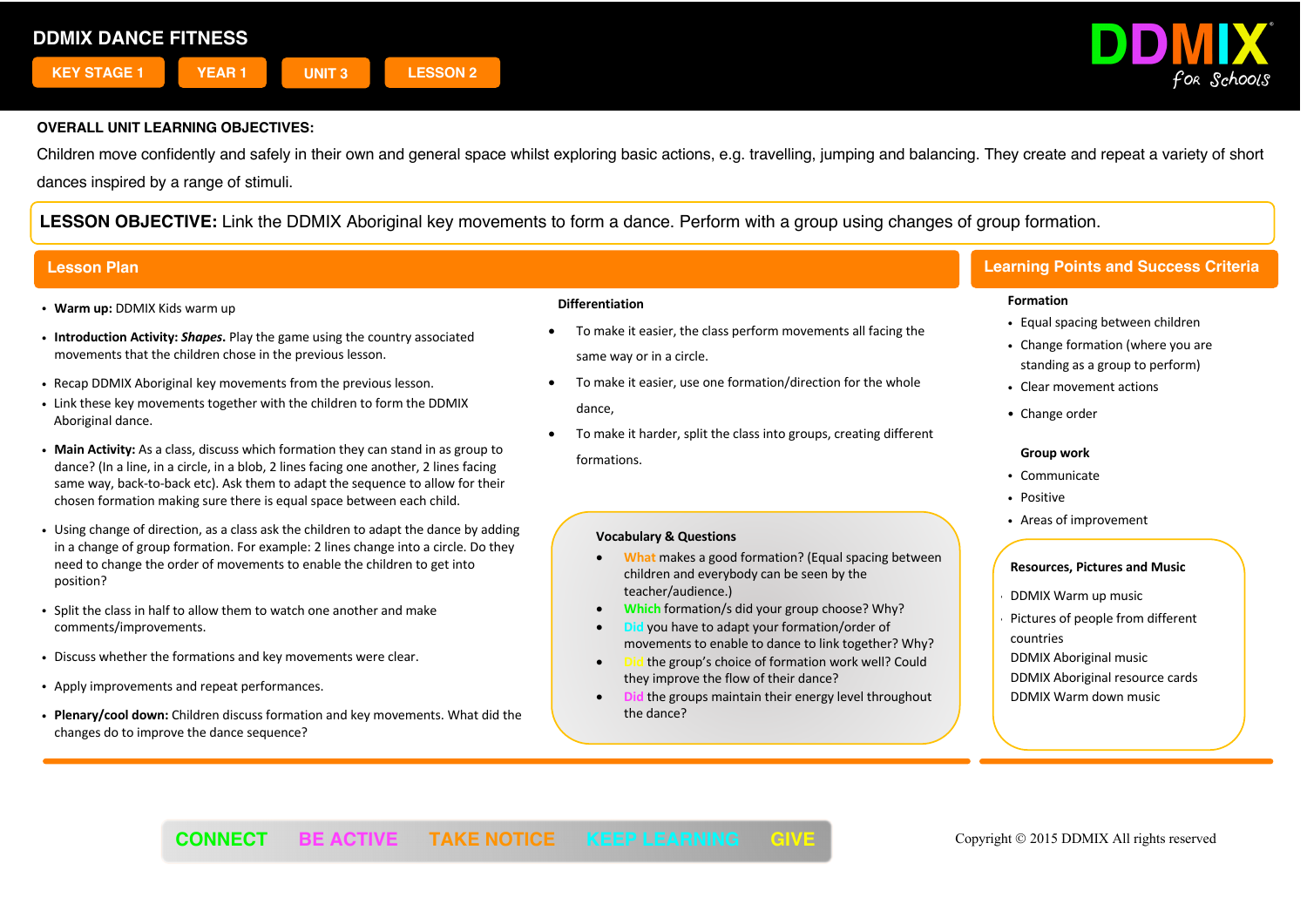

Children move confidently and safely in their own and general space whilst exploring basic actions, e.g. travelling, jumping and balancing. They create and repeat a variety of short dances inspired by a range of stimuli.

**LESSON OBJECTIVE:** To work as a group to create a key movement using the rhythmic pattern of the Aboriginal dance.

- ! **Warm up:** DDMIX Kids warm up
- ! **Introduction Activity:** *Follow the leader*, using movements from various countries, making sure each leader moves to the beat.
- ! Recap and practise the DDMIX Aboriginal dance from the previous week.
- ! Thinking about each key movement, how many counts does each movement last? (8 counts). Is it easy to repeat?
- ! **Main Activity:** As a class, ask the children to decide on a country that they want to create a dance about. What are the movements or gestures that make the country clear to an audience? Once they have decided on a country, create 1 key movement that lasts 8 counts which can be easily repeated.
- ! Are the movements easy to repeat? Ask children to give feedback to the class to help their movements to be clear and easy to repeat.
- . As a class create 3 more key movements.
- . Perform each key movement with the music.
- . Split the class in half to watch each half perform a key movement until all key movements have been demonstrated.
- ! **Plenary/cool down:** Children feedback on what they saw. Was it clear which country the class were using from their movements? How could they make it clearer?

#### **Differentiation**

• To make it easier, give the children a country to use.

**Vocabulary & Questions**

for? (8 counts.)

audience? Gestures?

How did you overcome them?

- To make it harder, make the key movements change direction or speed.
- To make it harder, split the children into groups to each create a key movement.

• **How** many counts does a key movement usually last

repetitive; it doesn't go to the floor, etc.)

• **Are** the new key movements easy to repeat? Why? (It is

**some key movements use more energy than others?** movements can make your country clear to an

**Did the class successfully create 4 new key movements?** Were there any challenges when working as a class?

# **Lesson Plan Learning Points and Success Criteria**

#### **Key movement**

- 8 counts
- Movements and gestures
- Easy to repeat

#### **Group work**

- ! Communicate
- Positive
- ! Areas of improvement
- Respect other's ideas

- ! DDMIX Warm up music
- Pictures of people from different countries
- DDMIX Aboriginal music DDMIX Aboriginal resource cards DDMIX Warm down music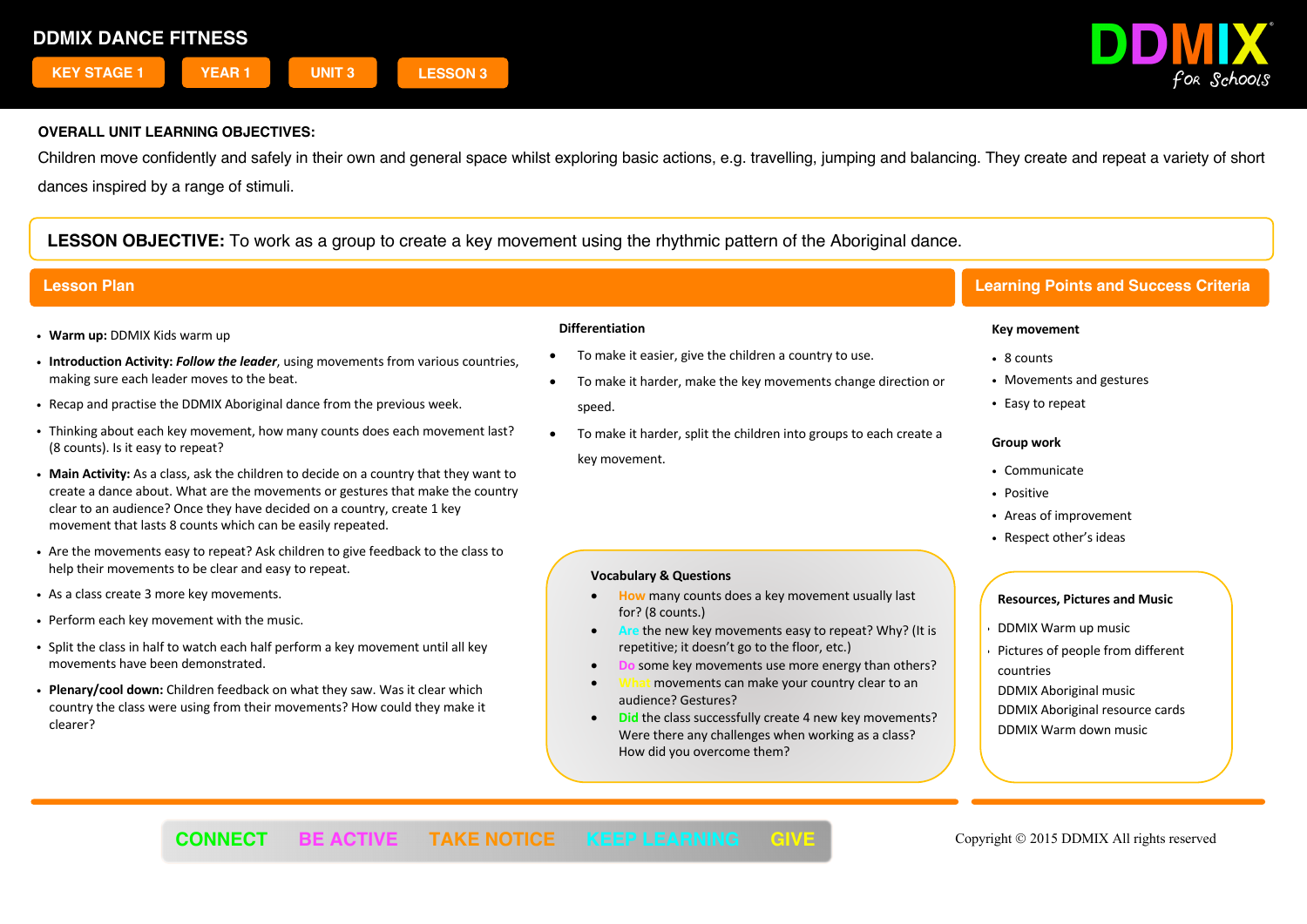

Children move confidently and safely in their own and general space whilst exploring basic actions, e.g. travelling, jumping and balancing. They create and repeat a variety of short dances inspired by a range of stimuli.

# **LESSON OBJECTIVE:** Create a dance sequence by changing the order of movements. Work constructively in a group

- ! **Warm up:** DDMIX Kids warm up
- ! **Introduction Activity: Shapes**
- ! Recap the key movements that the children created in the previous week*.*
- ! **Main Activity:** Once the class have recapped all of their 4 key movements the class must decide which order to perform the key movements in.
- ! Children choose an order of movements and practise as a group with the music. Do they wish to repeat each movement more than once?
- Split the children into two groups
- ! Ask groups to watch one another and make suggestions to help the order of movements.
- . Children take time to make changes.
- Children perform their group dance.
- ! Children feedback on what they saw. Were the countries clear from the movements? How could the groups make it clearer? Did they choose a good order of movements?
- ! **Plenary/Cool down:** Children discuss how they linked their key movements together. Did they have to adapt the movements for their chosen order? Feedback to the class.

### **Differentiation**

- To make it easier, choose 2 key movements.
- To make it harder, ask children to think about repeating the movements during the dance and changing the order of movements in the second set.
- To make it easier, repeat each movement twice before beginning the next movement.

### **Vocabulary & Questions**

- Which order will work best for your key movements?
- **How** will the movements effect where your group need to stand? Are they performed on the spot, or do they move to a different position?
- **How** many times do the movements repeat? How can you ensure you have enough energy for the whole dance but that you don't lack effort?
- **Is the chosen country still clear?**
- there any improvements you can suggest to help make the movements clearer or the order more effective?

# **Lesson Plan Learning Points and Success Criteria**

#### **Dance sequence with order of movements**

- Identify 4 key movements
- Create an order of key movements
- . Link key movements to create a dance.

### **Group work**

- Communicate
- · Positive
- ! Areas of improvement
- Respect other's ideas

- ! DDMIX Warm up music
- Pictures of people from different countries
- DDMIX Aboriginal music DDMIX Aboriginal resource cards DDMIX Warm down music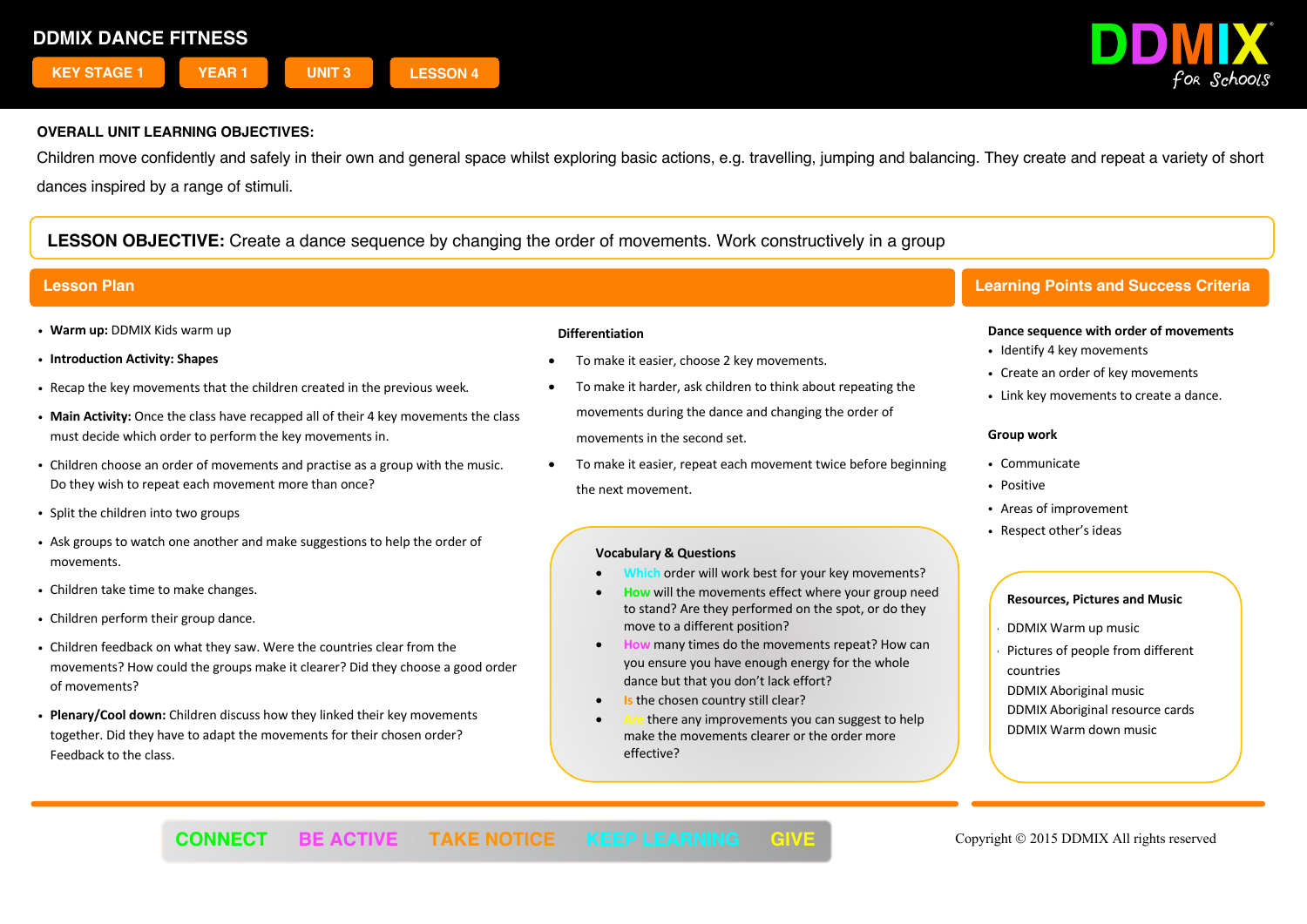

Children move confidently and safely in their own and general space whilst exploring basic actions, e.g. travelling, jumping and balancing. They create and repeat a variety of short dances inspired by a range of stimuli.

# **LESSON OBJECTIVE:** Apply a clear beginning and end to a dance sequence, whilst applying group formation.

- ! **Warm up:** DDMIX Kids warm up
- ! **Introduction Activity:** *Who's leading who*
- . Recap dance sequences from the previous lesson
- ! **Main Activity:** In the two groups from the previous lesson (or as a class), ask the children to create a beginning for their dance sequence, thinking about what formation they wish to perform in. How many counts do they need for an introduction, or for them to get into their starting positions?
- . Link their introduction to their dance sequences give them time to practise.
- ! Get each group to perform to another group for feedback. Children feedback on the formation used. Can they all be seen by the audience? What was successful and what could be improved for the performance? Swap roles.
- ! Back in two groups of a class, repeat the same process to create an end to the dance. Does the group want to use the same position or movements as they used at the beginning, or try something else?
- ! **Plenary/ Cool down:** Discuss which movements/positions worked well. Could all dancers be seen? Which formations were used? Did they work? What improvements can the children suggest?

#### **Differentiation**

- To make it easier keep children together as one group
- To make it easier, stand in a circle or a line formation to begin the dance.
- To make it harder, make change formation from the starting position.
- To make it easier, use the same position/movement at the end.

### **Vocabulary & Questions**

- **should you begin and end your dance?**
- **Which** formation can you create in your group? (Line, circle, two lines, blob, diagonal, diamond.) Why would this work well?
- **Do** you have to adapt your formation/order of movements to enable the dance to link together?
- **Why** do you think that formation worked well for that part of the group's dance?
- **Why** is it helpful to physically apply and practice improvements after discussing them?

# **Lesson Plan Learning Points and Success Criteria**

#### **Dance formation**

- Clear beginning
- Clear formation of group
- Clear ending

#### **Group work**

- Communicate
- . Positive
- Areas of improvement
- Respect other's ideas

- ! DDMIX Warm up music
- Pictures of people from different countries
- DDMIX Aboriginal music DDMIX Aboriginal resource cards DDMIX Warm down music